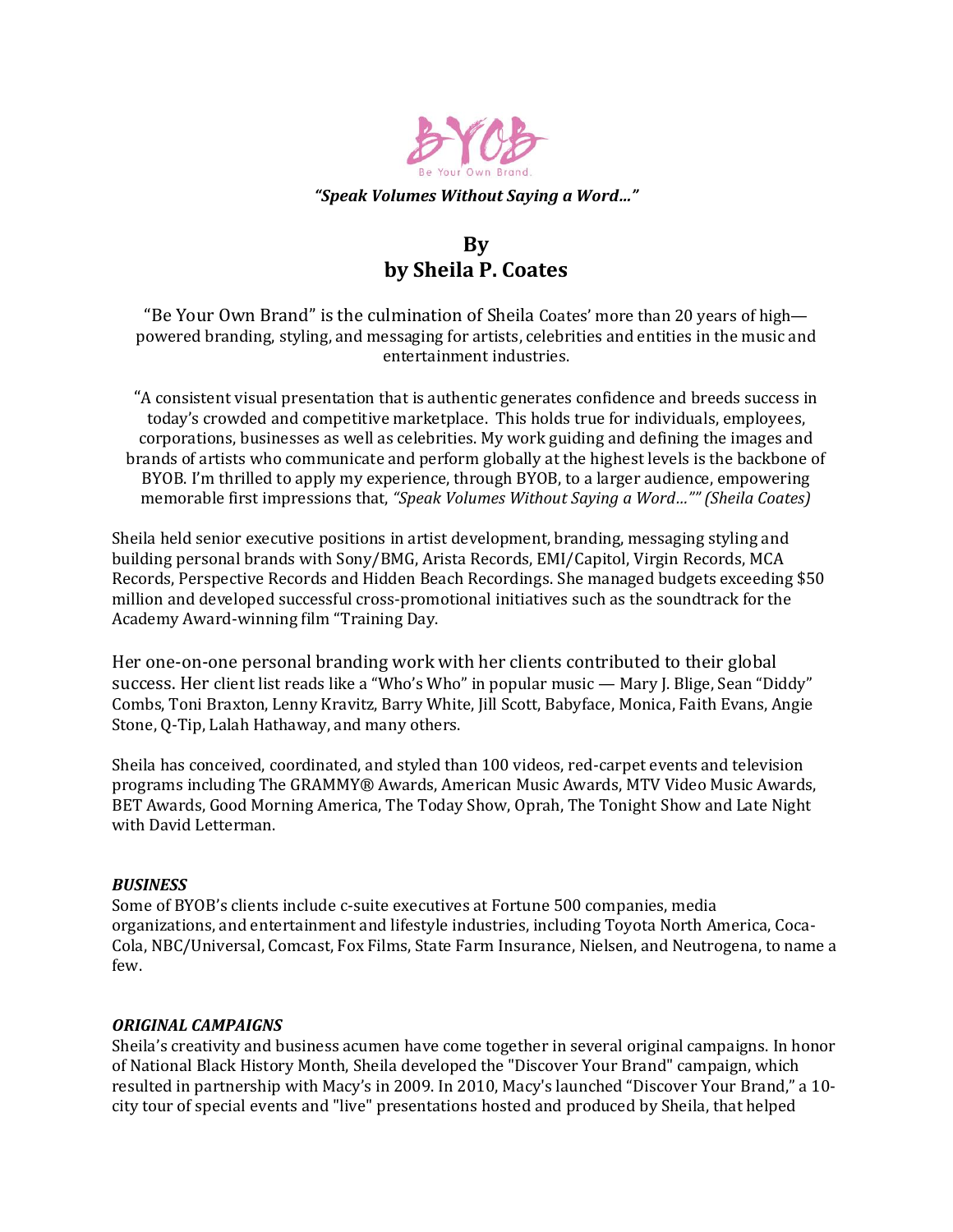the Macy's customer be their personal best and identify their own unique brand. The success of this campaign (a 22% net increase in sales YTD) resulted in a long-term BYOB relationship with Macy's. Sheila represented Macy's at numerous national Macy's sponsored events including the Essence Women's Conference, National Urban League Conference, NAACP, and a new Macy's BYOB platform.

In 2020 she created "Speak Up!" – a campaign in conjunction with The Robert Wood Johnson Foundation and Save-a-Girl/Save-a-World - for HBCU students to speak up against health and tobacco disparities among young women of color.

In 2017 Coates branded and was the key lead to deliver the largest event in the 30-year history of the Aids Healthcare Foundation with the "Keep the Promise" march and concert. She secured international superstars Queen Latifah, and Common, as well as local African celebrities and dignitaries. The event was held in Durban, S. Africa and drew over 10K people for a peaceful gathering to fight the war on AIDS.

During the pandemic, Sheila delivered BYOB Sessions via Zoom and launched her patent pending BYOB "Sip Safe" Drinking Mask which helps individuals stay hydrated and safe while on the go and in hot weather. The mask was promoted and highlighted by the OWN Network for the Iyanla Vanzant show, Toyota, Cafe Mocha Radio, and others. It was also featured in Eat This- Not That and Black Enterprise and other publications.

## *AWARDS*

In 2009, BYOB won the British Airways "Face-to-Face" Entrepreneurship Award. Sheila visited The Oprah Winfrey Academy in Johannesburg, South Africa, and attended the British Airways Entrepreneur Training in London, England. In 2010, BYOB won a second British Airways Contest, beating out more than 1,000 entries. Sheila is a graduate of Goldman Sachs/Tory Burch 10K Small Business program and the DePaul University Woman Entrepreneur Institute.

Sheila won the SBA Innovation Award of Southern California for the BYOB APP Concept that helps people find the attire that matches their brand.

In 2019 the Living Legend Foundation honored Sheila with an Entrepreneur of The Year Award for her accomplishments in business, and her ability to rebrand herself after a successful music career.

## *CONTRIBUTOR*

Coates is a contributor for the nationally syndicated "Steve Harvey Morning Show", "Money Making Conversations" with Rushion McDonald (Manager of NBA Commentator Stephen A Smith). Her first book, "Mama Used to Say: Be Your Own Brand!" published by Our Little Books is available now.

## *SPEAKER*

She is a frequent speaker at conferences and organizations such as Dress for Success, The Kanye West Foundation, Women's Step-Up Network, the Coalition for At-Risk Youth Foster program, and several high schools.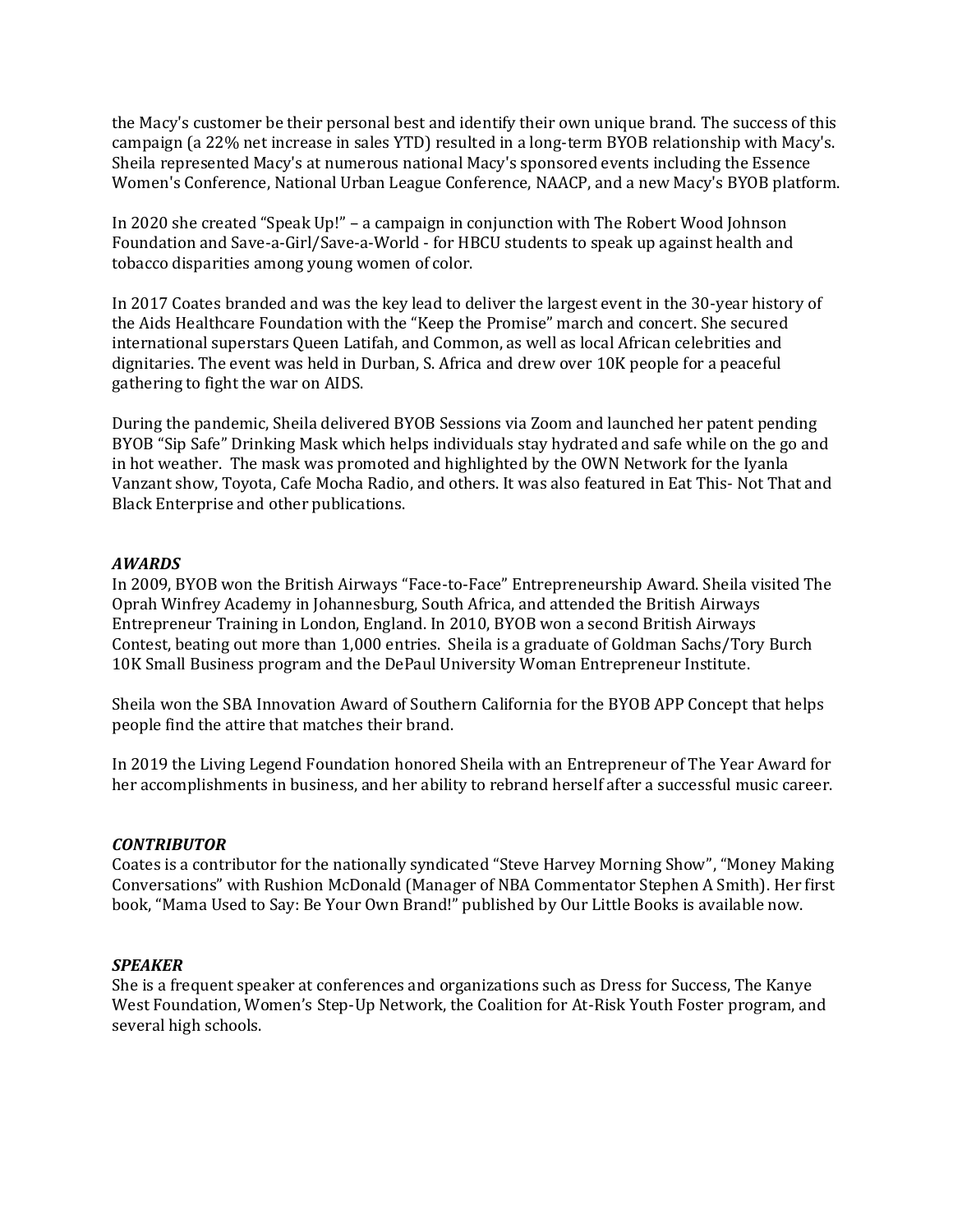# *ABOUT BYOB*

BYOB has been engaged by national brands, HR departments, businesses, and groups. Her ERG work goes beyond the standard acknowledgement of race in the workplace, supporting the individual gifts of all employees, and supporting brands in their embracement of diversity.

Sheila works in hands-on, accountable, and customized steps, sessions, workshops, and one-onones with every client, following her own original structure:

# **Define It Be It Look It**

1. Define it: identify the core message, your personal why, who you genuinely are and the essence of your core values, personality and meaning

2. Be it: action follows definition; walk the walk, stand behind what you say you are, eliminate any vibration between your definition and your actions

3. Look It: how you present yourself correlates with the first two; how your brand is the throughline in your interactions, voice, language, and style

In a corporate engagement (Brand Within a Brand), employees become powerful ambassadors for their employers and brands; brands become more trusted by and aligned with their customers; bottom lines are positively impacted, and the brand enjoys a stronger stance in the marketplace.

# *OTHER PROJECTS*

AIDS Healthcare Foundation Atlanta Hawks and Singer Monica (1st female halftime performance) VOA (Voices of America – Southwest) Missouri City, Texas (City branding)

## *PERSONAL (Working with Employees, Leaders and D&I)*

Coca-Cola Macy's BNY (Bank of NY) Comcast State Farm Blue Cross/Blue Shield TxDot (Texas Department of Transportation) Genentech Toyota Neutrogena/Johnson & Johnson Subaru USC (University of Southern California) Los Angeles World Airports LA Worksource